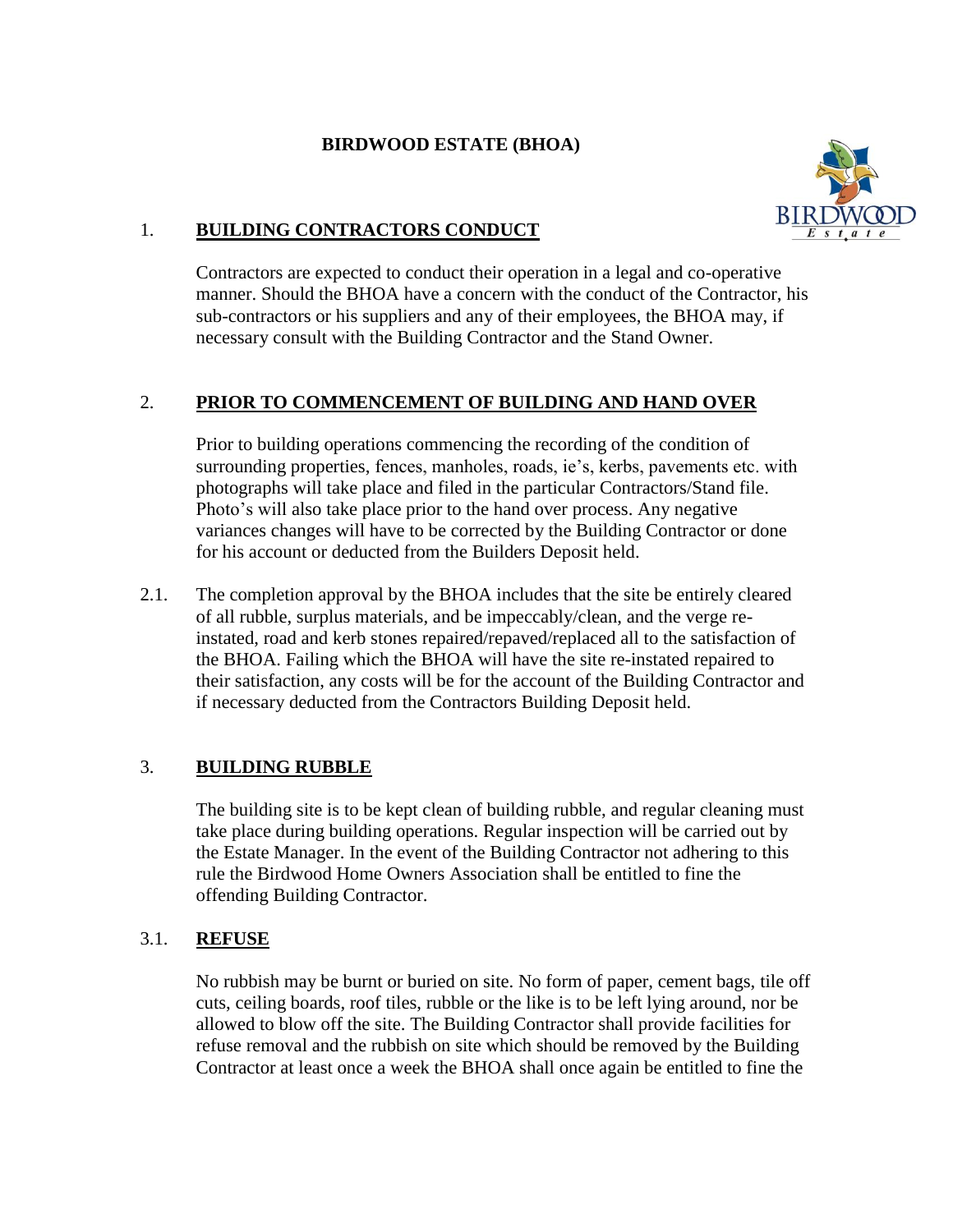offending Building Contractor

## 3.2. **FIRES FOR COOKING**

Fires for cooking or other purposes will not be permitted, and Contractor shall ensure approved alternative meal arrangements are made. No firewood may be collected on the Estate.

## 3.3. **TEMPORARY HARDCORE FILL**

Accumulation of hardcore for fill shall be neatly piled on the stand under construction or depending on accessibility etc. piled on a vacant stand bordering the stand being developed. The stand being used as such must be neatly cleaned when the fill is removed. Prior to all this happening written approval of the vacant stand owner must be produced supported by photo's taken of the stand, prior to hardcore fill being placed on the stand.

## 3.4. **TOILETS**

Only chemical toilets are allowed on site.

## 3.5. **BUILDING SITE ENCLOSURE**

All building sites will be screened by a 80% green shade netting. The height shall not exceed 1.8 meters.

## 4. **BUILDING MATERIALS**

Materials, which are off loaded by a supplier or Contractor, may not encroach over the sites surveyed pegs, the pavement or roadway. Where suppliers fail to adhere to this, the responsible Contractor shall move materials immediately. Any building material off loaded on the pavement is to be moved onto the building site, within 48 hours failing to do so will result in an immediate fine of R1500.00. Should it not be possible to store/park material other than on the pavement then written approval to do so should be obtained from the Estate Manager in advance of this happening.

## 4.1. **ROAD ETC TIDYNESS**

The Contractor is to ensure that the roads and vicinity of the house site are always kept neat and tidy, including if materials or mud or spoil is dropped onto the road or sidewalk by suppliers. The Contractor is also responsible for removal of any sand or rubble that may have washed or moved onto the road.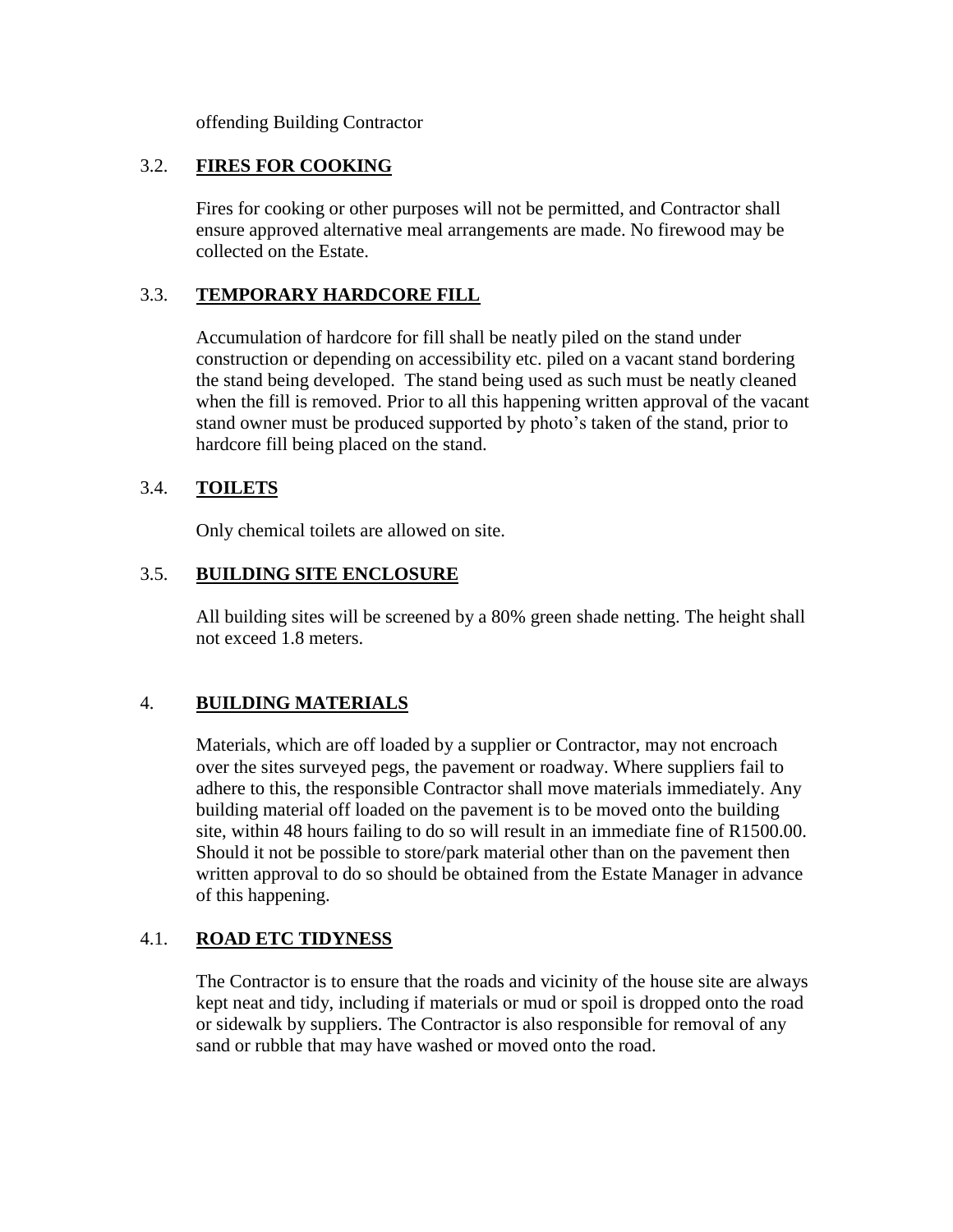#### 4.2. **MIXTURE OF CEMENT/CONCRETE**

No concrete, cement or such may be mixed or prepared on any of the roadways, and adjacent stands without written consent from the BHOA.

## 5. **BUILDERS HUTS**

Builders huts will only be allowed during the construction process and should be erected on the stand being developed. Only in very special circumstances will the BHOA approve the placement of a builders hut on the pavement.

## 6. **MOVEMENT ETC OF VEHICLES ETC**

No vehicles will be allowed to deviate from roads. No parking on recreational property will be allowed. Any vehicle contravening this rule will attract a spot fine, be liable for instant removal from site, and the Building Contractor will be liable for damage sustained. Contractor's vehicles shall not be parked or left in the road and shall be removed from the Estate at night. Vehicles with mechanical legs must use protection for possible road surface damage.

# 7. **DAMAGES**

The Contractor is responsible for all his sub-contractors as well as their deliveries to site, and any damages caused by his own employees sub-contractors employed by him or delivery vehicles delivering materials to his site is liable to pay for any damages that may occur on the site. These damages also include damages to kerbs, roads, plant, irrigation, and or damage to private or Estate property etc. The BHOA will have the sole discretion as to the nature, extent and value of these damages.

# 8. **PLASTERING BOUNDARY WALLS**

All boundary walls to be plastered on both sides i.e. internally and externally.

## 9. **DELIVERIES BY SUPPLIERS**

All deliveries by suppliers must take place during the following times:

Monday to Friday: 07:00 to 17:00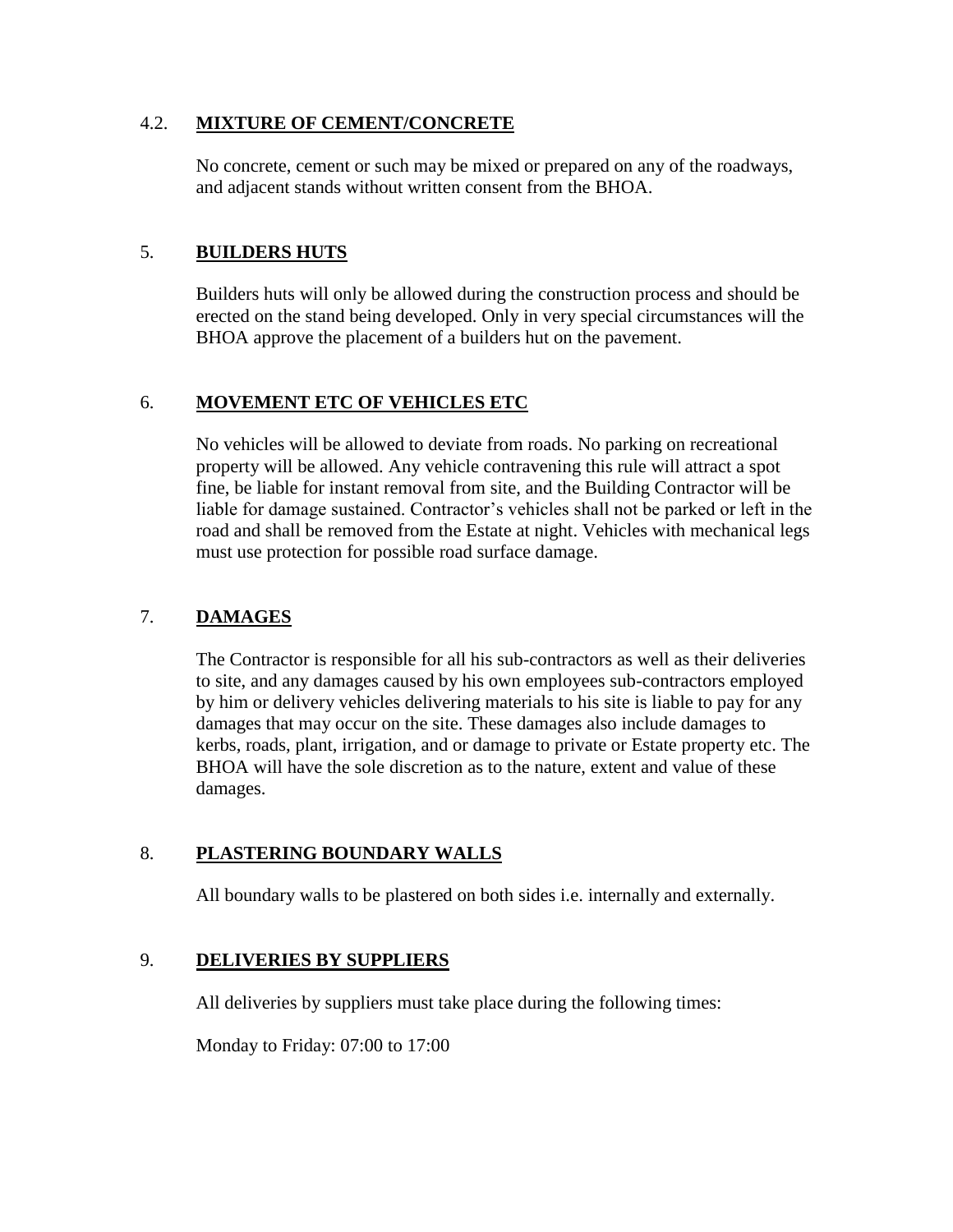#### 10. **BUILDING BOARDS**

Only one building board per site may be erected. The building boards may not be erected on the sidewalk and all boards must be removed after completion of the building operations.

## 11. **CONDUCT OF THE BUILDER, CONTRACTOR, SUB-CONTRACTOR AND EMPLOYEES**

The Builder, Contractor, Sub-Contractor and their employees shall not be permitted to cause any unnecessary noise or disturbance within the Estate and shall at all times consider the residents in the Estate.

## 12. **CONSTRUCTION PERIOD FOR BUILDINGS**

The Owner and the Contractor/Builder hereby acknowledge that in terms of the rules and regulations of the Estate, the construction period for buildings shall not exceed 9 (NINE) months.

#### 13. **REGISTRATION WITH SECURITY**

All appointed Builders, Contractors and Sub-Contractors shall register with the Estate security prior to commencing with the construction of any house or building. See attached Security related rules.

## 14. **BUILDERS DEPOSIT**

All Builders / Contractors appointed by the owner of a property in the estate to erect a house or any building on their property shall pay a deposit in the amount of R25000.00 to the Managing Agents of the Estate prior to-commencing with the erection of the house or building. R 5000.00 will be retained by the HOA for a road usage fee.

In the event of the Builder / Contractor being appointed to build more than one house / building within the estate such Builder / Contractor shall pay a maximum of R25000.00 deposit.

The deposit shall be held by the Managing Agent until such time as the house / building has been completed by the appointed Builder / Contractor.

Upon completion of the building, the Builder / Contractor shall together with the Managing Agent's, site representative inspect the property to ascertain whether the Builder / Contractor has complied with his obligations in terms of the builders and contractors code of conduct.

Once the site representative confirms that the building has been completed, that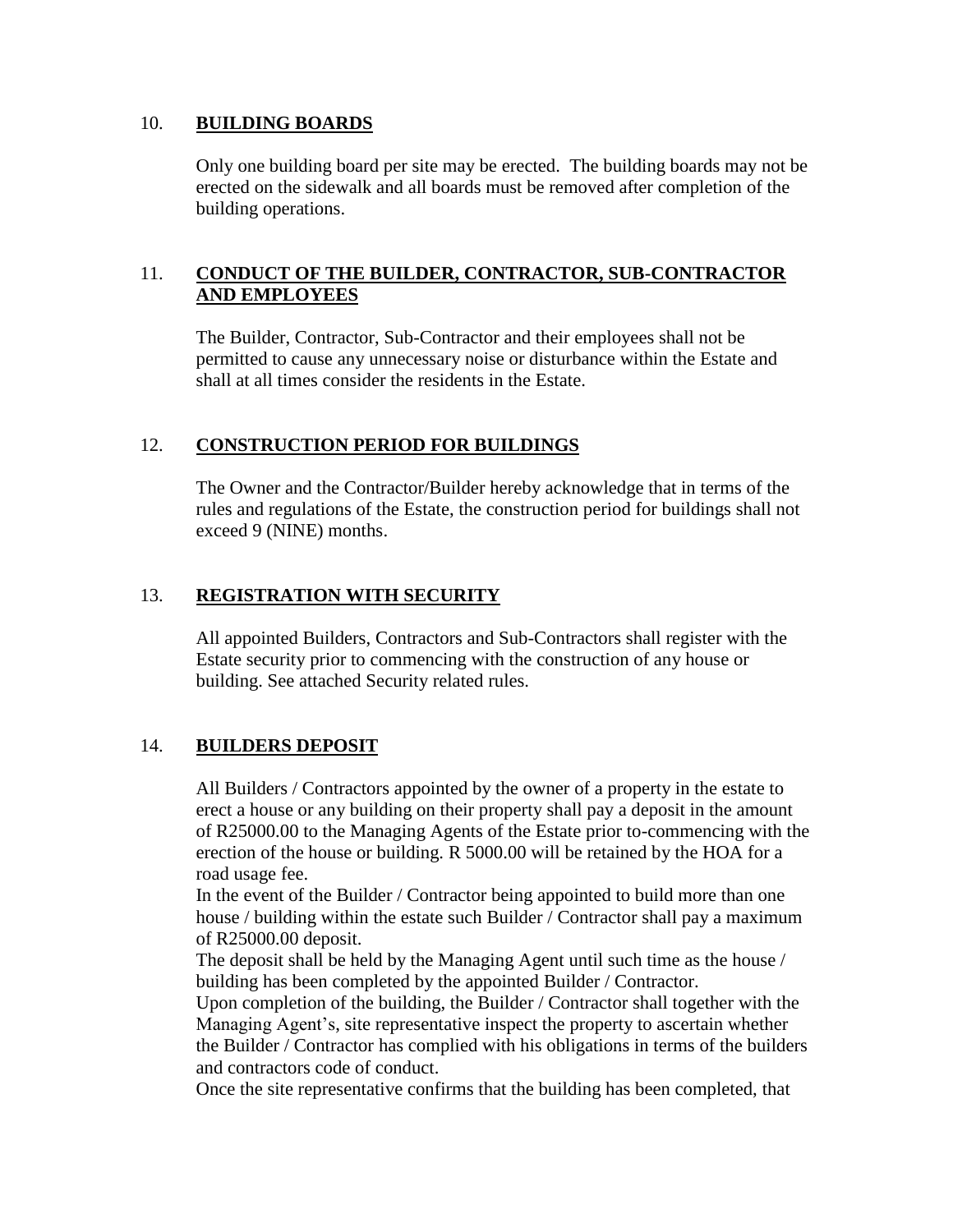the Builder / Contractor has complied with his obligations and that there are no amounts deductible from the deposit, the Managing Agent shall refund the deposit minus the R 5000.00 road usage fee to the Builder / Contractor. In the event of the Builder / Contractor failing to comply with his obligations in terms of the Builders and Contractors code of conduct the costs to rectify such breach by the Builder / Contractor shall be deducted from the deposit. All interest received on the deposit shall accrue to the Home Owners Association.

## 15. **WORK DAYS AND TIMES**

Contractors may only enter Birdwood Estate from 7:00am and must vacate Birdwood Estate by 5:00pm. No labourers will be allowed to sleep overnight on site. No employees may remain on the house site to "guard" the building. Contractors may negotiate with the BHOA's appointed security company for the service required.

Weekend work (no work on Saturday, Sunday and Public holidays or during December January Builders holidays as from 01/07/2008). Only in very exceptional and deserving instances, will requests for work to be done on such days be considered by the BHOA and only if the work to be done is internally and not noisy or disruptive. Applications in this regard should be lodged with the Estate Manager the Wednesday prior to the required date of work.

#### 16. **UNDERTAKING TO COMPLY WITH THE RULES AND REGULATIONS IMPOSED BY THE HOME OWNERS ASSOCIATION**

The Contractor and the Owner undertake to comply with the aforementioned rules and regulations and to any further controls which may be imposed by the Home Owners Association from time to time and to ensure compliance by their Sub-Contractors and employees. In the event of the Builder, Contractor, Sub-Contractor or their employees failing to comply with the rules and regulations imposed by the Home Owners Association, the Home Owners Association reserves the right to impose a fine on the offending party.

#### **CONCLUSION**

IT MUST BE CLEARLY UNDERSTOOD THAT IT IS AT THE SOLE DISCRETION OF THE BHOA TO CONSIDER/RELAX ANY OF THESE RULES AND THEN PROVIDED THE REQUEST TO DO SO REACHES THE BIRDWOOD ESTATE MANAGER AT LEAST 7 (SEVEN) DAYS PRIOR TO IMPLEMENTATION DATE.